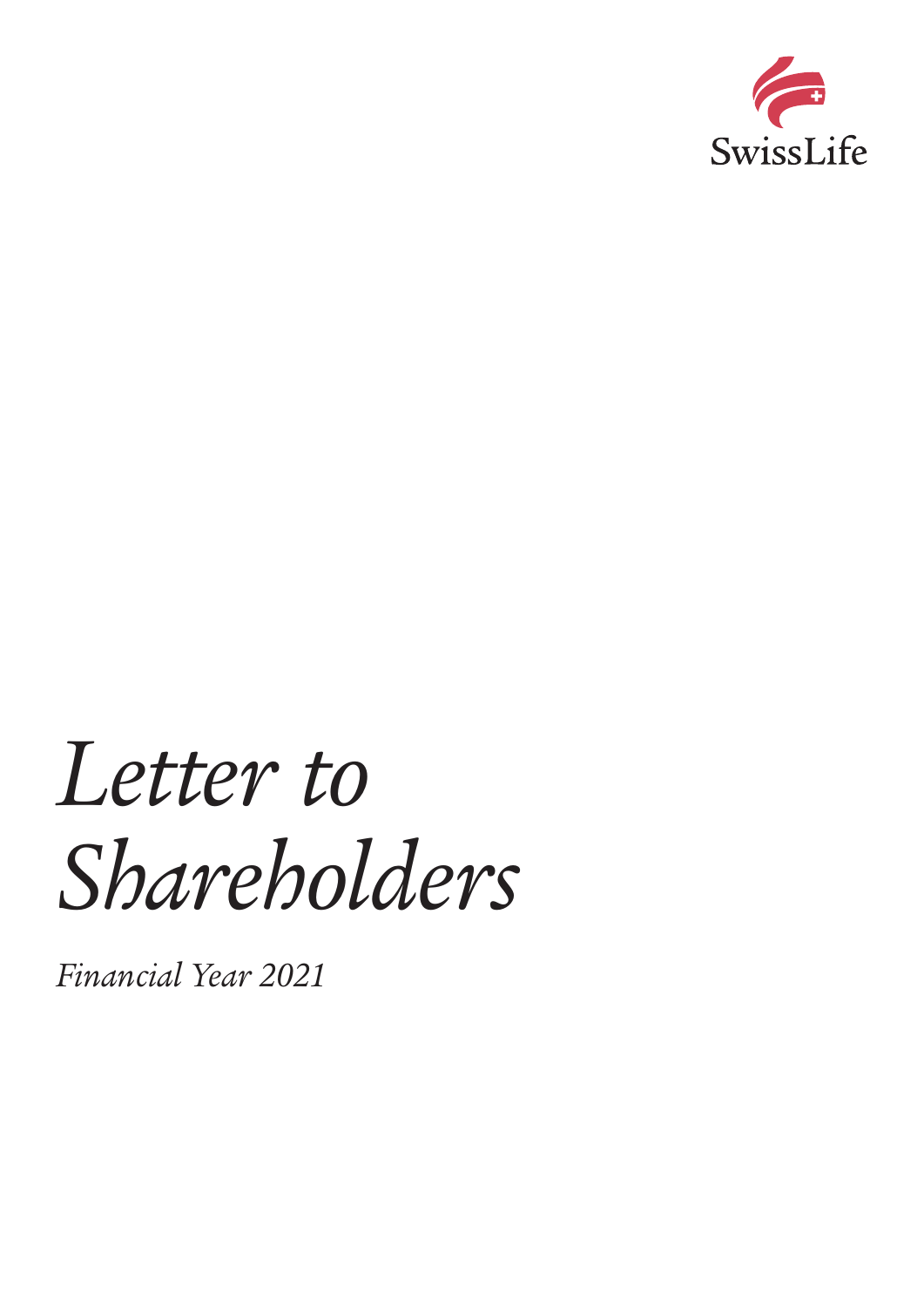### *Dear shareholders,*

The 2021 financial year was eventful and successful for Swiss Life in many ways. Firstly, it saw the conclusion of our "Swiss Life 2021" Group-wide programme. In addition, we worked on the new goals that will guide us through the next three years. So, 2021 was both the conclusion and the start.

Our employees continued to focus on customers' needs during the past financial year. They worked for them and for Swiss Life with great engagement and a lot of passion. Furthermore, in doing so, they never used the adversities of the pandemic as an excuse. And so we again achieved all our goals in the past financial year, and in many cases even exceeded them. These successes enable us to propose a dividend of CHF 25 per share for the 2021 financial year to the Annual General Meeting (previous year CHF 21).

With the new "Swiss Life 2024" Group-wide programme, which we presented to the public at the end of last year, we aim to build on the successes of recent years. After all, since 2009 we have successfully completed all four of our Group-wide programmes in a row and developed our company further. For example, we increased our fee result more than five-fold from CHF 121 million in 2012 to CHF 699 million in 2021.

### *"We prioritise those areas in our sustainability strategy which we can influence directly."*

Our starting position is promising: in addition to the attractive life business, we have built up an extremely competitive asset management operation. And with our more than 17 000 advisors, we have comprehensive access to the market that sets us apart from the competition.

At the heart of our strategy is our purpose: we enable people to lead a self-determined life. And, in doing so, we show from the financial perspective how this leads to higher earnings quality and further earnings growth for us as a company and for you as shareholders.

We see great potential in all divisions to become even more successful. This also explains our four main strategic thrusts under the new "Swiss Life 2024" Group-wide programme. We want, on the one hand, to deepen existing customer relationships and, on the other, to further expand our advisory and distribution capacity at the same time. Thirdly, we are leveraging our innovative strength and the opportunities offered by digitalisation in all business areas, and thus increasing our efficiency and the quality of our advice. And, last but not least, our fourth strategic thrust: we will anchor sustainability even more consistently in everything we do.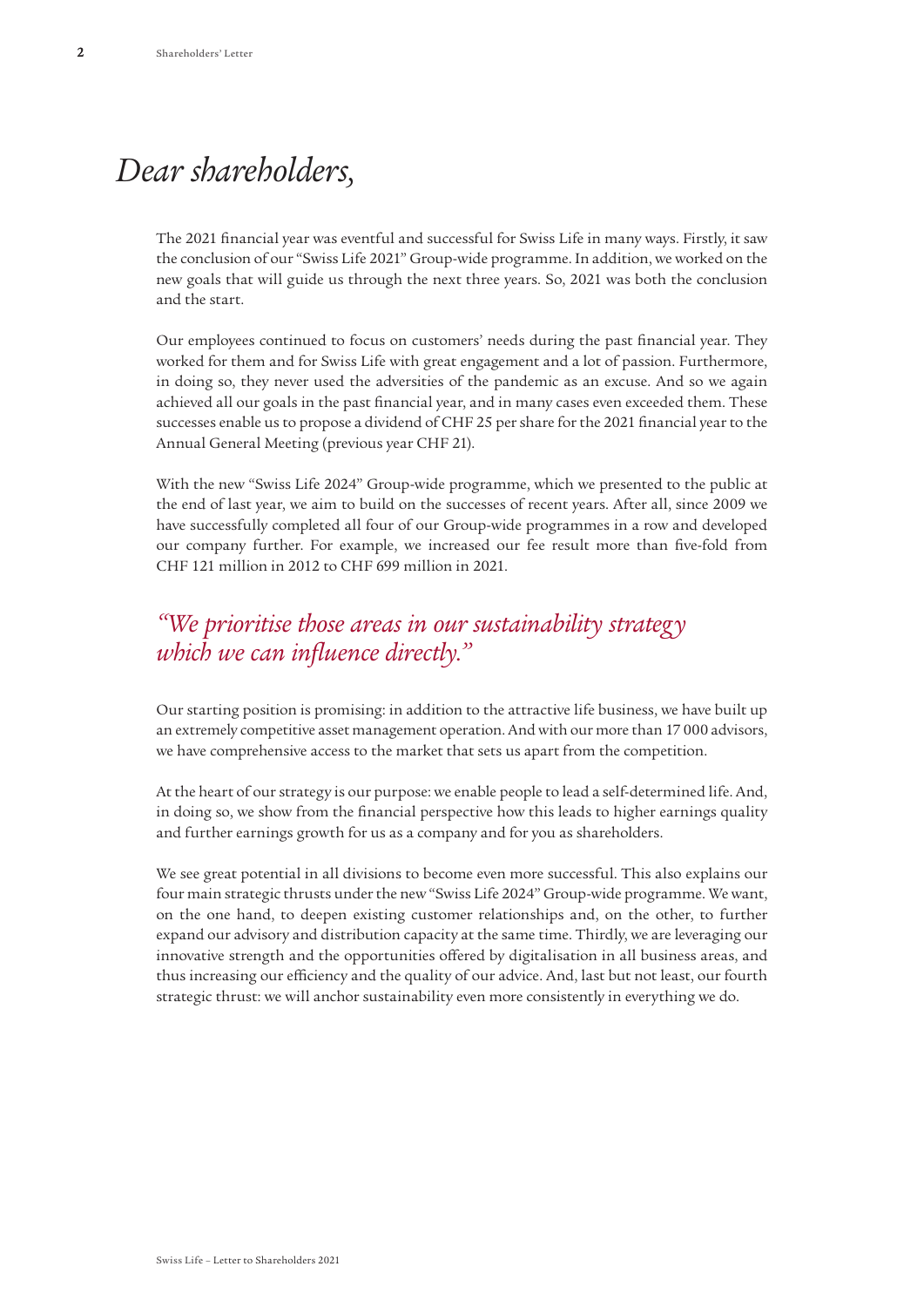We remain ambitious in our new Group-wide programme. We will also continue to focus on earnings growth going forward. Specifically, this means we want

–to increase the fee result to between CHF 850 and 900 million by 2024;

- –to increase the return on equity in each individual year to 10 to 12%;
- –to remit significantly more cash to the holding company than in the past namely CHF 2.8 to 3 billion cumulatively over the next three years;
- –to generate an attractive yield on distribution for shareholders by increasing the dividend payout ratio to over 60%.
- –In addition, in December 2021 we initiated a new share buyback programme of CHF 1 billion, which is scheduled for completion by May 2023.

Sustainability has been part of our business from the outset – since we were founded more than 160 years ago. And yet sustainability is particularly relevant in the world today, and thus for Swiss Life too. We address this in our new "Swiss Life 2024" Group-wide programme.

We have created a good basis with our sustainability management in recent years for continuous development in asset management and real estate, in our product offering and our advisory expertise, as well as in operational ecology. And, of course, the focus is on tackling climate change and our contribution to achieving the climate goals.

One basic principle applies to us in that regard: we prioritise those areas in our sustainability strategy which we can influence directly, in which we are able to bring about changes ourselves.

Specifically, this means we have defined a broad range of initiatives and evaluation criteria to further embed sustainability in our day-to-day business: in our business activity, in our role as asset owner and manager, in the way we conduct our insurance business and advisory activities, and not least in our role as an employer.

Dear shareholders

Even if we have achieved a lot in recent years – we still have many ideas and opportunities to improve day by day. We look forward to embarking on the "Swiss Life 2024" journey with all our colleagues. We greatly appreciate that we can count on your support as we do that.

Thank you very much

Imy

Rolf Dörig Chairman of the Board of Directors

P.Fm/

Patrick Frost  $CFO$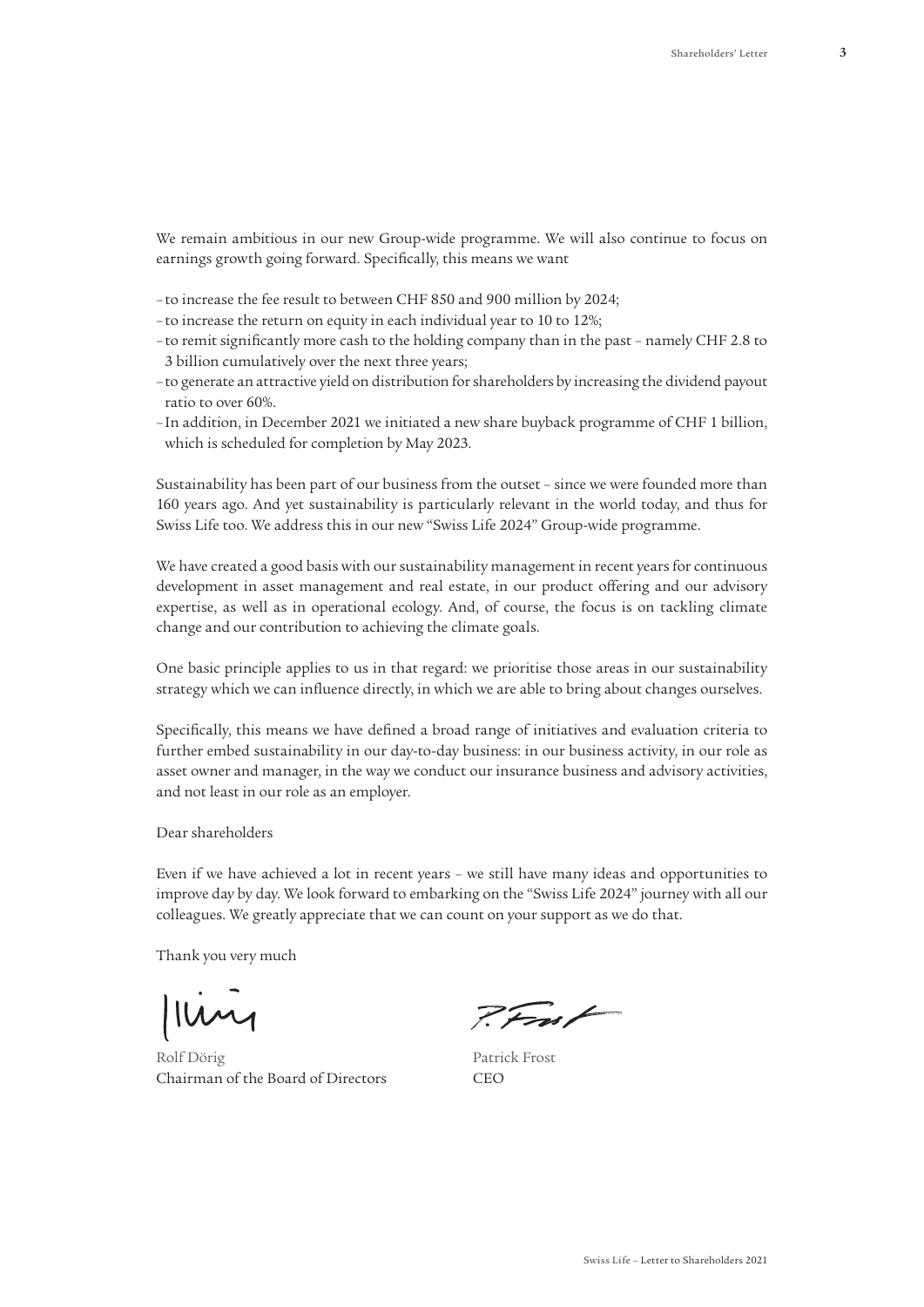### *Swiss Life Group historical comparison*

| In CHF million (if not stated otherwise)                  |                   |           |                   |                  |          |
|-----------------------------------------------------------|-------------------|-----------|-------------------|------------------|----------|
|                                                           | 2021              | 2020      | 2019              | 2018             | 2017     |
| <b>PREMIUM VOLUME</b>                                     |                   |           |                   |                  |          |
| Gross written premiums, policy fees and deposits received | 20188             | 20 0 20   | 23 008            | 19 218           | 18565    |
| FIGURES FROM CONSOLIDATED STATEMENT OF INCOME             |                   |           |                   |                  |          |
| Net earned premiums                                       | 14389             | 15 3 0 4  | 17034             | 13 157           | 12791    |
| Fee and commission income                                 | 2296              | 1957      | 1820              | 1615             | 1469     |
| Financial result                                          | 5194              | 4 2 7 3   | 5 2 2 7           | 5003             | 4395     |
| <b>TOTAL INCOME</b>                                       | 22 2 19           | 21728     | 24 3 20           | 20 062           | 18769    |
| Net insurance benefits and claims                         | $-14343$          | $-15629$  | $-17838$          | $-13961$         | $-13189$ |
| Policyholder participation                                | $-2001$           | $-910$    | $-1124$           | $-1155$          | $-949$   |
| Operating expense                                         | $-3920$           | $-3590$   | $-3541$           | $-3268$          | $-2842$  |
| <b>TOTAL EXPENSE</b>                                      | $-20435$          | $-20256$  | $-22669$          | $-18527$         | $-17292$ |
| PROFIT FROM OPERATIONS                                    | 1783              | 1472      | 1651              | 1 5 3 4          | 1476     |
| <b>NET PROFIT</b>                                         | 1257              | 1051      | 1 2 0 5           | 1080             | 1013     |
| Net profit attributable to                                |                   |           |                   |                  |          |
| Equity holders of Swiss Life Holding                      | 1 2 4 7           | 1046      | 1 1 9 9           | 1076             | 1007     |
| Non-controlling interests                                 | 10                | 5         | 6                 | $\overline{4}$   | 6        |
| FIGURES FROM CONSOLIDATED BALANCE SHEET                   |                   |           |                   |                  |          |
| Equity                                                    | 16522             | 17 26 3   | 16 4 35           | 15 0 34          | 15 5 8 3 |
| Insurance reserves                                        | 192496            | 189 624   | 183 339           | 170 048          | 171 649  |
| Total assets                                              | 240424            | 237 538   | 228 094           | 212 982          | 212 800  |
| <b>FURTHER KEY FIGURES</b>                                |                   |           |                   |                  |          |
| Return on equity (in %) <sup>1</sup>                      | 11.0 <sup>2</sup> | $9.4^{2}$ | 10.8 <sup>2</sup> | 9.6 <sup>2</sup> | 9.8      |
| Assets under control                                      | 334 294           | 322 979   | 303 677           | 277040           | 269 255  |
| Value of new business                                     | 482               | 465       | 561               | 386              | 351      |
| Number of employees (full-time equivalents)               | 10219             | 9823      | 9330              | 8624             | 7979     |
| Number of advisors                                        | 17626             | 15830     | 13 570            | 13 5 6 0         | 11 243   |

 $^{\rm 1}$  equity excl. unrealised gains/losses on financial instruments

<sup>2</sup> incl. share buyback (2021: CHF 409 million / 2020: CHF 29 million / 2019: CHF 913 million / 2018: CHF 87 million)



#### **Profit from operations**

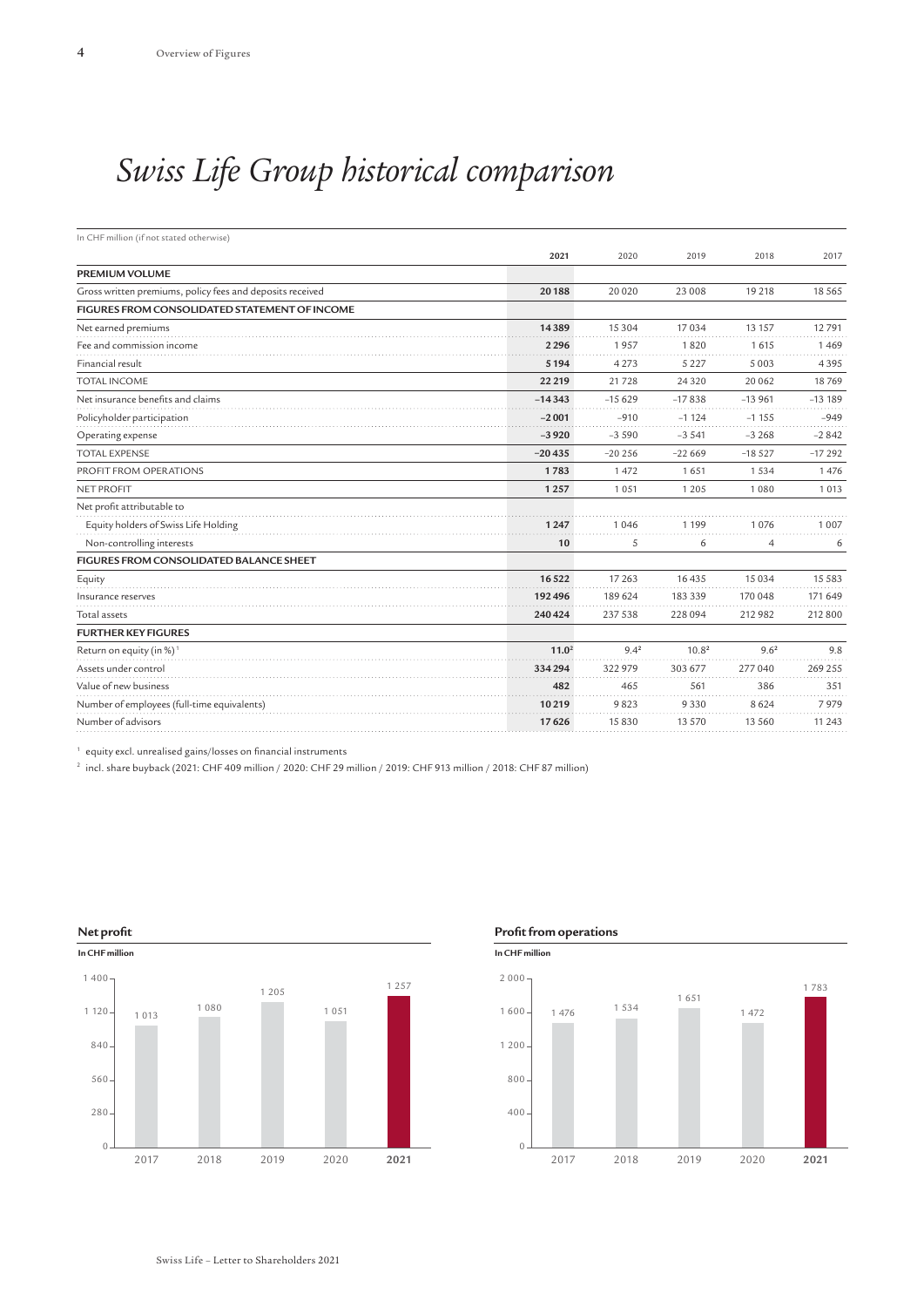### *Share performance*

Amounts in CHF

|                                                            | as at 2021 | 2021       | 2020       | 2019       | 2018       | 2017       |
|------------------------------------------------------------|------------|------------|------------|------------|------------|------------|
| Number of shares                                           | 31.12.     | 31 528 567 | 32 014 391 | 33 594 606 | 34 223 106 | 34 223 106 |
| Annual high                                                | 28.12.     | 563.00     | 521.40     | 508.40     | 395.90     | 363.50     |
| Annual low                                                 | 29.01.     | 406.90     | 261.00     | 380.20     | 328.10     | 292.40     |
| Year-end price                                             | 30.12.     | 559.00     | 412.40     | 485.80     | 378.60     | 345.00     |
| Performance of Swiss Life (in %)                           |            | $+36$      | $-15$      | $+28$      | $+10$      | $+20$      |
| Swiss Market Index (SMI)                                   | 30.12.     | 12876      | 10704      | 10 617     | 8429       | 9382       |
| Performance of Swiss Market Index (SMI) (in %)             |            | $+20$      | $+1$       | $+26$      | $-10$      | $+14$      |
| Dow Jones STOXX 600 Insurance Index (in EUR)               | 31.12.     | 322.03     | 279.14     | 322.75     | 259.40     | 288.35     |
| Performance of Dow Jones STOXX 600 Insurance Index (in %)  |            | $+15$      | $-14$      | $+24$      | $-10$      | $+7$       |
| Average trading volume                                     |            | 118619     | 234 155    | 156 762    | 177 519    | 144983     |
| Market capitalisation (in CHF million)                     | 30.12.     | 17624      | 13 20 3    | 16 3 20    | 12957      | 11 807     |
| Basic earnings per share                                   |            | 40.05      | 32.87      | 36.59      | 31.58      | 30.98      |
| Diluted earnings per share                                 |            | 39.93      | 32.78      | 36.48      | 31.49      | 29.63      |
| Dividend paid / par value repayment per share <sup>1</sup> | 29.04.     | 21.00      | 20.00      | 16.50      | 13.50      | 11.00      |
| Total dividend payout to shareholders (in CHF million)     | 29.04.     | 654        | 636        | 547        | 460        | 356        |
| Dividend yield on year-end price (in %)                    | 30.12.     | 3.76       | 4.85       | 3.40       | 3.57       | 3.19       |

Source: Bloomberg

<sup>1</sup> The Board of Directors proposes a distribution of CHF 25.00 per share for the 2021 financial year.

### *Swiss Life share details*

| 485 278          |
|------------------|
| CH 001 485 278 1 |
| SLHN             |
| SLHN.S           |
| SLHN SW          |
|                  |



#### **Gross written premiums, policy fees and deposits received**

#### **Fee and commission income**

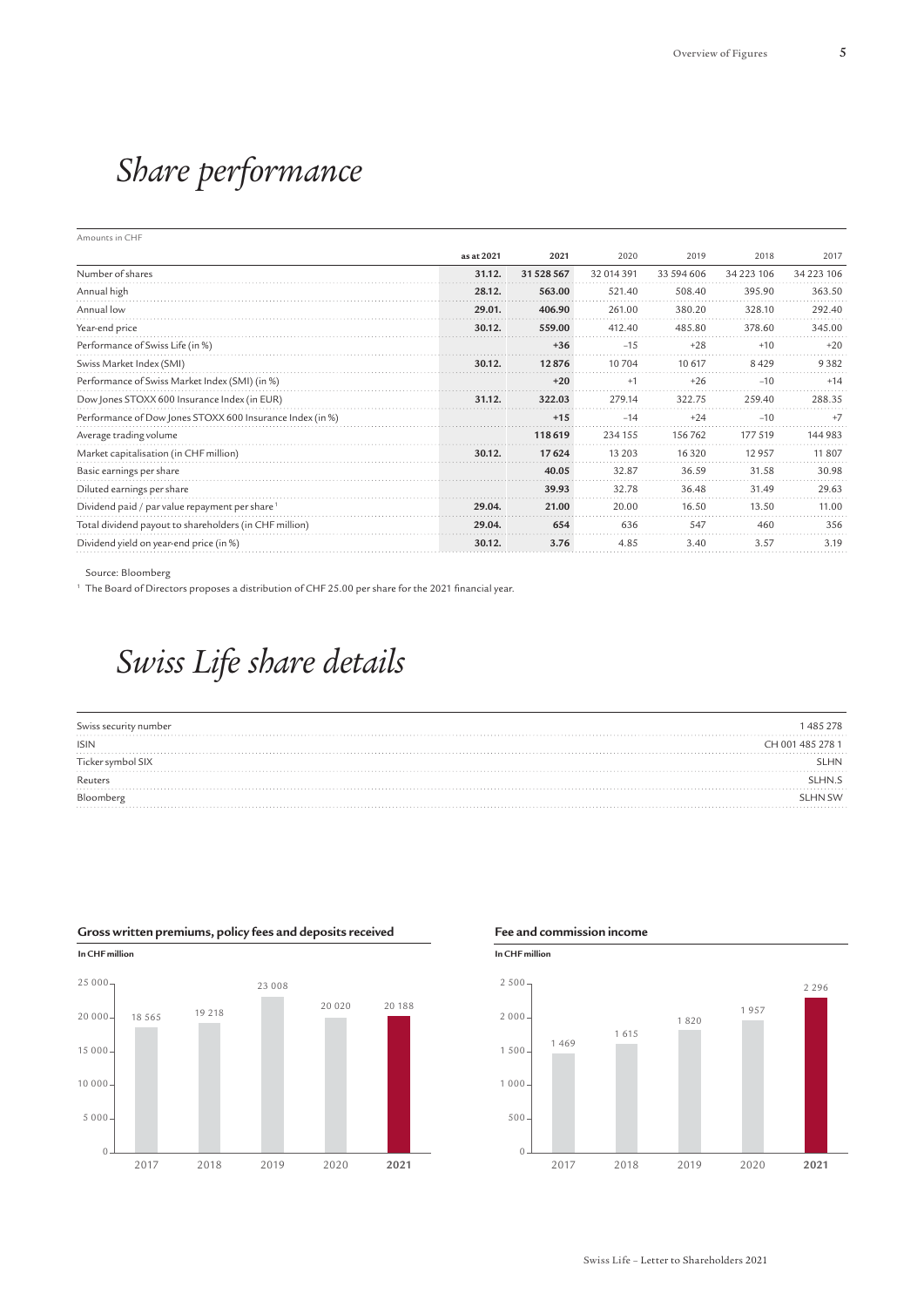## *Key figures segments*

| 2021<br>2020<br>$^{+/-}$<br>Gross written premiums, policy fees and deposits received<br>9880<br>11 0 45<br>$-11%$<br>Fee and commission income<br>298<br>11%<br>330<br>$8\%$<br>897<br>830<br>Gross written premiums, policy fees and deposits received<br>7687<br>6 2 7 7<br>22%<br>Fee and commission income<br>22%<br>414<br>338<br>217<br>32%<br>287<br>Gross written premiums, policy fees and deposits received<br>1390<br>5%<br>1457<br>Fee and commission income<br>26%<br>698<br>552<br>180<br>37%<br>247<br>1198<br>1343<br>$-11%$<br>Fee and commission income<br>338<br>279<br>21%<br>20%<br>78<br>94<br><b>ASSET MANAGERS</b><br>Fee and commission income<br>944<br>886<br>7%<br>9%<br>374<br>345<br><b>OTHER</b><br>Fee and commission income<br>9%<br>$\mathbf{1}$<br>$\mathbf{1}$<br>92%<br>$-72$<br>-6 | In CHF million                                            |  |  |
|---------------------------------------------------------------------------------------------------------------------------------------------------------------------------------------------------------------------------------------------------------------------------------------------------------------------------------------------------------------------------------------------------------------------------------------------------------------------------------------------------------------------------------------------------------------------------------------------------------------------------------------------------------------------------------------------------------------------------------------------------------------------------------------------------------------------------|-----------------------------------------------------------|--|--|
|                                                                                                                                                                                                                                                                                                                                                                                                                                                                                                                                                                                                                                                                                                                                                                                                                           |                                                           |  |  |
|                                                                                                                                                                                                                                                                                                                                                                                                                                                                                                                                                                                                                                                                                                                                                                                                                           |                                                           |  |  |
|                                                                                                                                                                                                                                                                                                                                                                                                                                                                                                                                                                                                                                                                                                                                                                                                                           | SWITZERLAND                                               |  |  |
|                                                                                                                                                                                                                                                                                                                                                                                                                                                                                                                                                                                                                                                                                                                                                                                                                           |                                                           |  |  |
|                                                                                                                                                                                                                                                                                                                                                                                                                                                                                                                                                                                                                                                                                                                                                                                                                           |                                                           |  |  |
|                                                                                                                                                                                                                                                                                                                                                                                                                                                                                                                                                                                                                                                                                                                                                                                                                           | Segment result                                            |  |  |
|                                                                                                                                                                                                                                                                                                                                                                                                                                                                                                                                                                                                                                                                                                                                                                                                                           | FRANCE                                                    |  |  |
|                                                                                                                                                                                                                                                                                                                                                                                                                                                                                                                                                                                                                                                                                                                                                                                                                           |                                                           |  |  |
|                                                                                                                                                                                                                                                                                                                                                                                                                                                                                                                                                                                                                                                                                                                                                                                                                           |                                                           |  |  |
|                                                                                                                                                                                                                                                                                                                                                                                                                                                                                                                                                                                                                                                                                                                                                                                                                           | Segment result                                            |  |  |
|                                                                                                                                                                                                                                                                                                                                                                                                                                                                                                                                                                                                                                                                                                                                                                                                                           | <b>GERMANY</b>                                            |  |  |
|                                                                                                                                                                                                                                                                                                                                                                                                                                                                                                                                                                                                                                                                                                                                                                                                                           |                                                           |  |  |
|                                                                                                                                                                                                                                                                                                                                                                                                                                                                                                                                                                                                                                                                                                                                                                                                                           |                                                           |  |  |
|                                                                                                                                                                                                                                                                                                                                                                                                                                                                                                                                                                                                                                                                                                                                                                                                                           | Segment result                                            |  |  |
|                                                                                                                                                                                                                                                                                                                                                                                                                                                                                                                                                                                                                                                                                                                                                                                                                           | <b>INTERNATIONAL</b>                                      |  |  |
|                                                                                                                                                                                                                                                                                                                                                                                                                                                                                                                                                                                                                                                                                                                                                                                                                           | Gross written premiums, policy fees and deposits received |  |  |
|                                                                                                                                                                                                                                                                                                                                                                                                                                                                                                                                                                                                                                                                                                                                                                                                                           |                                                           |  |  |
|                                                                                                                                                                                                                                                                                                                                                                                                                                                                                                                                                                                                                                                                                                                                                                                                                           | Segment result                                            |  |  |
|                                                                                                                                                                                                                                                                                                                                                                                                                                                                                                                                                                                                                                                                                                                                                                                                                           |                                                           |  |  |
|                                                                                                                                                                                                                                                                                                                                                                                                                                                                                                                                                                                                                                                                                                                                                                                                                           |                                                           |  |  |
|                                                                                                                                                                                                                                                                                                                                                                                                                                                                                                                                                                                                                                                                                                                                                                                                                           | Segment result                                            |  |  |
|                                                                                                                                                                                                                                                                                                                                                                                                                                                                                                                                                                                                                                                                                                                                                                                                                           |                                                           |  |  |
|                                                                                                                                                                                                                                                                                                                                                                                                                                                                                                                                                                                                                                                                                                                                                                                                                           |                                                           |  |  |
|                                                                                                                                                                                                                                                                                                                                                                                                                                                                                                                                                                                                                                                                                                                                                                                                                           | Segment result                                            |  |  |



#### $12.5 -$ Return on equity<sup>1</sup> **In %**   $\overline{0}$  $10.0 -$ 7.5  $2.5 -$ 5.0 9.8 9.6 10.8 9.4 11.0

<sup>1</sup> equity excl. unrealised gains/losses on financial instruments

2019 2

2020 2

**2021 2**

<sup>2</sup> incl. share buyback

2018 2

2017

(2021: CHF 409 million / 2020: CHF 29 million /

2019: CHF 913 million / 2018: CHF 87 million)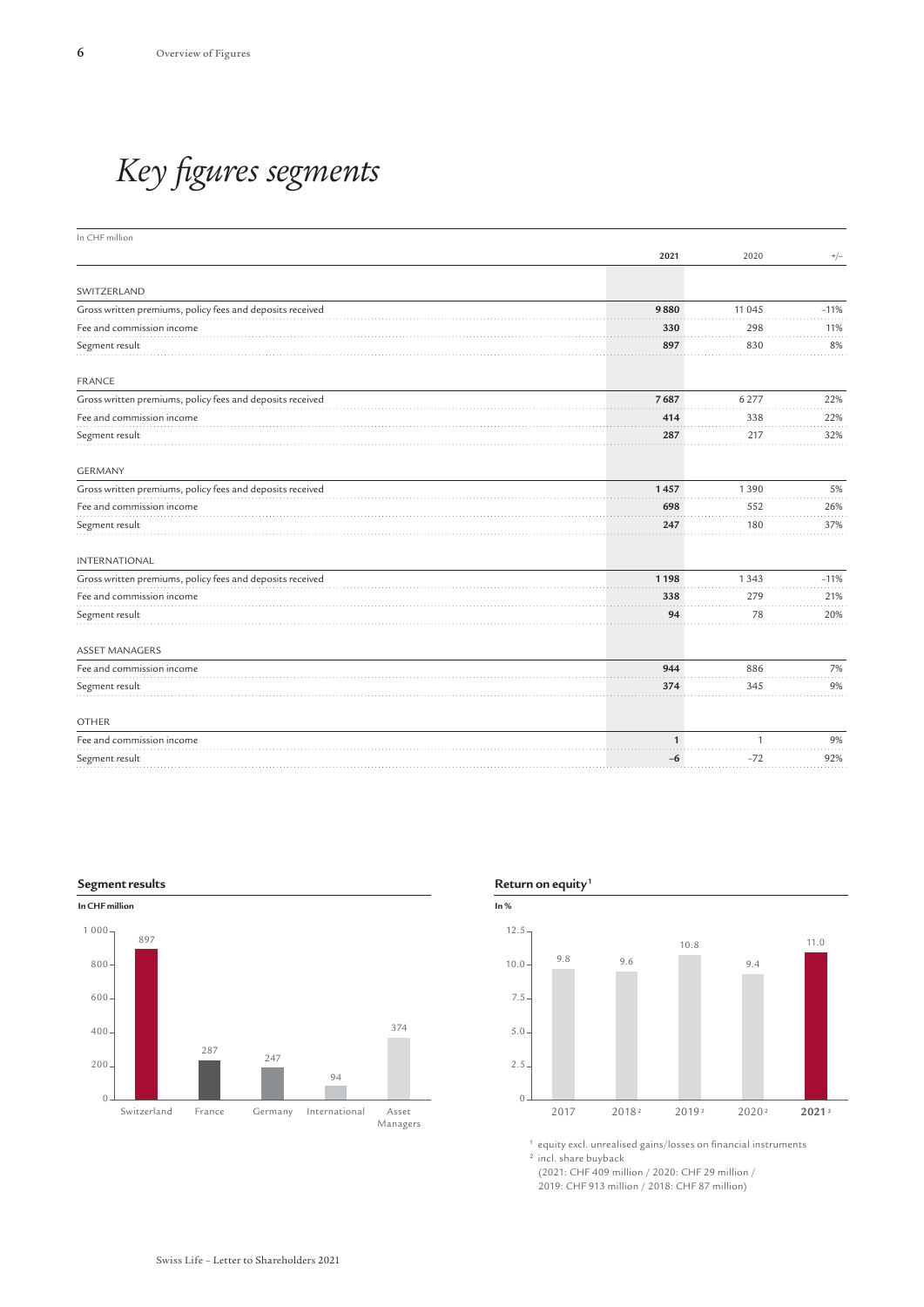#### **Important dates**

**Annual General Meeting 2022** 22 April 2022

**Interim Statement Q1 2022** 11 May 2022

**Half-year Results 2022** 17 August 2022

**Interim Statement Q3 2022** 9 November 2022

#### **Contacts**

Swiss Life General-Guisan-Quai 40 P.O. Box 2831 CH-8022 Zurich Tel. +41 43 284 33 11 www.swisslife.com

Shareholder Services Tel. +41 43 284 61 10 Fax +41 43 284 61 66 shareholder.services@swisslife.ch Investor Relations Tel. +41 43 284 52 76 Fax +41 43 284 44 41 investor.relations@swisslife.ch

Media Relations Tel. +41 43 284 77 77 Fax +41 43 284 48 84 media.relations@swisslife.ch

This **Letter to Shareholders** is also available in German, French and Italian. The German text is definitive.

#### **Annual Report 2021**

The Annual Report 2021 can be found at: www.swisslife.com/ar2021

#### **CAUTION REGARDING FORWARD-LOOKING STATEMENTS**

This document may contain projections or other forward-looking statements related to Swiss Life that are subject to known and unknown risks, uncertainties and other important factors. The reader should be aware that these statements are only projections which could differ materially from the actual results, financial situation, development, performance or expectations and that therefore no undue reliance should be placed on such forward-looking statements. Neither Swiss Life nor any of its directors, officers, employees or advisors, nor any other person connected or otherwise associated with Swiss Life, makes any representation or warranty, express or implied, as to the accuracy or completeness of the information contained in this document. Neither Swiss Life nor any of its directors, officers, employees or advisors, nor any other person connected or otherwise associated with Swiss Life, shall have any liability whatsoever for loss howsoever arising, directly or indirectly, from any use of this document. All forward-looking statements are based on the data available to Swiss Life at the time the present document was compiled. Unless otherwise required by applicable law, Swiss Life assumes no responsibility to publicly update or alter its forward-looking statements or to adapt them, whether as a result of new information, future events or developments or any other reason.

There may be minor discrepancies in total figures and percentages in this report due to rounding effects.

© Swiss Life Holding Ltd, 2022